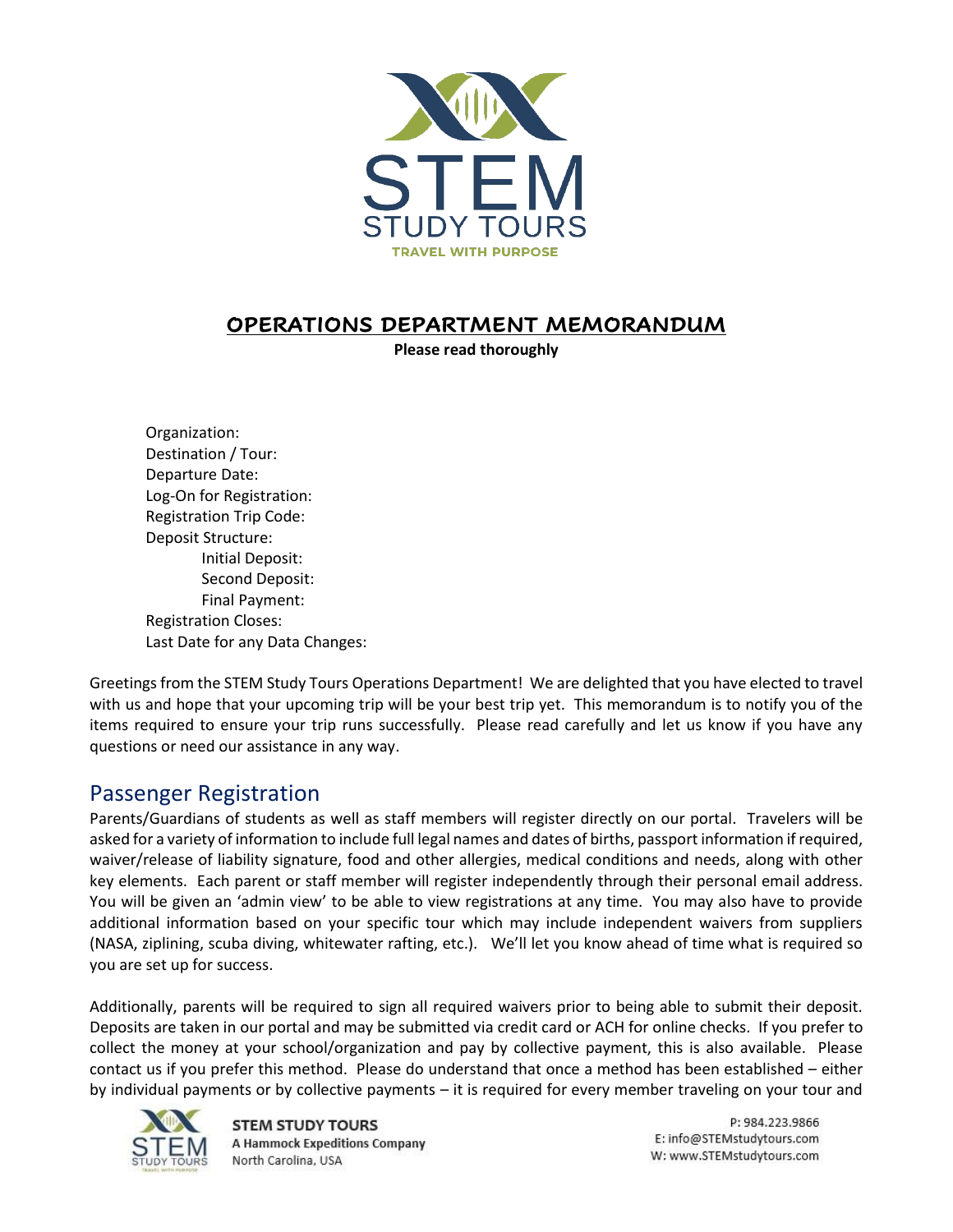may not be changed. Most schools opt to have their parents pay individually when signing up as it takes the responsibilities away from funds collection/management at the school level, but still enables your staff to monitor all progressions in real time. Also, please be advised that the system where information is entered serves as a financial clearing house so no one on our SST team has access to private financial information. You can feel safe and protected.

**When submitting passport details, it is imperative that parents double check all entries for accuracy**. This means full legal names (no nicknames), dietary and medical information. We have found that the best practice is that when passengers are initially signing up for the trip, they submit a photocopy of their passport/ID so you also have all the relative information necessary. It is equally important that if anyone traveling needs to apply for or renew a passport, it is done in a timely manner to ensure that **final passports will be returned prior to the due date assigned.**

Please be aware that if traveling via flight, this information is submitted directly to the airlines. If you have a change to any passenger (including a passport number, expiration date or even a slight misspelling of a legal name), the airlines will charge a fee to make the revision. The general fee is generally between \$100 to \$300 per change, dependent upon the airline, and you will be responsible for submitting any fees necessary prior to the re-issue of tickets. If one member of your party is delayed it can result in that party member not being able to be ticketed and therefore, unable to travel with your group.

- If traveling by air with us, all names must exactly match the names shown on the traveler's passport/identification. **No nicknames may be used**. This is submitted directly to the airlines for ticketing so any non-matches, regardless of how minor, may cause the passenger not to be able to travel at check-in. Please ensure all persons filling out the registration fully understand this.
- If any person traveling has a middle name shown on his/her passport/identification, this must be shown.

If for any reason, you do need to make a change to your data after your due date has expired and modifications are no longer allowed, please notify us for assistance. We will unlock the platform for you to make the change required and then contact any parties needed (airlines, etc.) to try to find the solution with the least financial impact for the change you require. Unfortunately, we may not make the changes on your behalf. This ensures that all changes made are 100% accurate and represent your needs.

#### Rooming List

Your quote that has been issued is based on the specific amount of rooms your group will utilize and how many people are occupying each room. If you are staying in multiple locations, you may have a separate Rooming List for each hotel. Please check your Provisional Booking Letter to determine your assigned rooming. If for any reason you need to change the rooming assigned, please let us know at your very earliest convenience so we can then enquire if additional rooms will be available and also revise your costs based on your independent needs. Rooming lists will be available on our online portal, simply open up a room and assign each passenger to a room as you prefer. It is a super simple process to use and also easy to make changes if needed. Please do know that unfortunately, hotels will not disclose actual room numbers until physical check-in.

## Travel Insurance Policy

Please be advised that all schools traveling are required to have travel insurance to protect against unforeseen circumstances such as flight delays and/or cancellations, road incidents causing delays, injury and illnesses, and other factors. You may feel free to use your own independent carrier, or if you would prefer, we are happy to refer you to a carrier that specializes in school group travel. Either way, please understand that we will require a copy of the key pages of your group policy showing coverage prior to travel. **We strongly recommend travel** 



**STEM STUDY TOURS A Hammock Expeditions Company** North Carolina, USA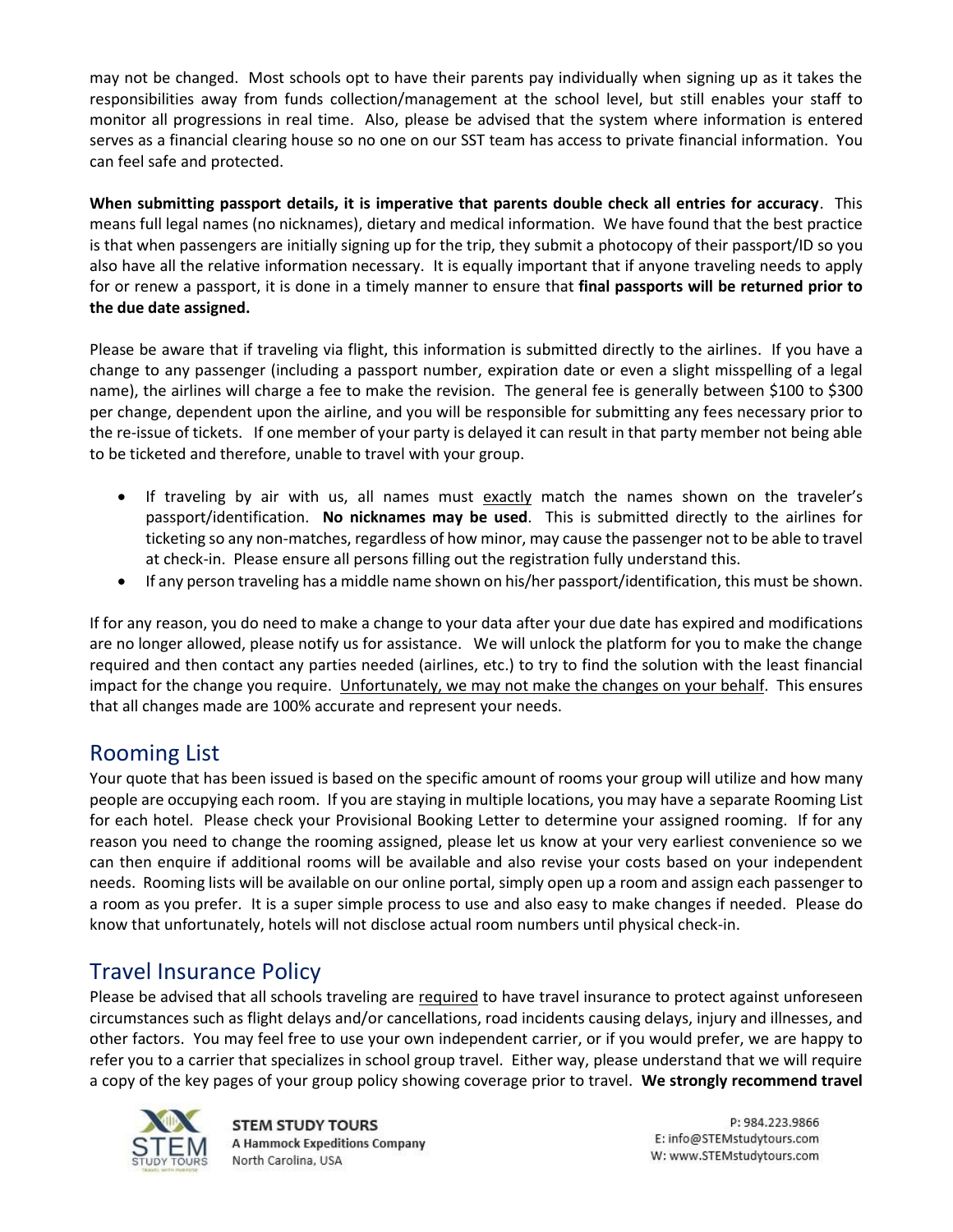**insurance is purchased at the time of trip sale to protect against any passenger cancellations you might incur**. We also very strongly recommend you purchase a single group policy rather than individual policies to avoid stressful situations in case of need. Group travel insurance should include travel AND medical components. **We suggest a 'cancel for any reason' policy is purchased to protect against possible loss due to unforeseen circumstances**. Always carry your policy when traveling and leave one copy with a trusted source at home in case of immediate need.

# Flights

If traveling via flight, please know that your specific flight details are generally available approximately 90-days prior to departure. Please also understand that although we always try to ensure your preferences are achieved, we may only guarantee that flights are ticketed as per the general itinerary noted (departure from a general area – i.e. New York, not JFK, La Guardia or Newark specifically). Additionally, please understand that to keep costs down, most flights are quoted on indirect routes with a layover included. If you prefer to ensure a direct flight, please discuss this with your Travel Advisor. In most cases, if a direct flight is requested and available, additional fees will be assessed by the airlines.

Please also be aware that although airlines will give us general routes, flight numbers and timings, these are not guaranteed until approximately one week prior to travel when final tickets are issued. Airlines reserve the right to make changes to layover cities, timings and flight numbers until final tickets are issued. That said, if we are able to let you know flight details earlier than normal, please understand that these may change up to the time of travel as they are at the discretion of the airlines. The airlines are also responsible for deciding how long layover times will be plus a variety of other factors.

Finally, while we try our best to arrange group seating on all flights where possible, this is on a request basis only and as much as we would like to, it cannot be guaranteed as the process is managed by the individual airline.

## Airline Baggage Limits

Baggage weight and size restrictions vary and are subject to change. Once your flights have been ticketed, please review the airline's website to determine applicable size and weight restrictions. If these should change after flight confirmation and we are made aware by the airline, we will of course advise you personally. **Please understand that it is your responsibility to allocate appropriate fees to pay for all baggage needs at check-in (each way) and also to be aware of limits for oversized or overweight items**.

## European Ferries – UK & Europe

If traveling by ferry between Europe and the UK, all passengers should be awake and with shoes on (also access to coats in case of inclement weather) 30-minutes before arrival at the port city. All passengers should be in possession of their own passports as well. If arriving into the UK via ferry, the Borders Agency also insists that all passengers disembark the coach for passport inspections.

Groups are only permitted to travel on their booked sailings. In Calais, we generally travel with P&O who offer a specific parking area for wait times but with only minimal facilities for use if groups arrive early. Therefore, when traveling, please consult your bus driver for the best times to ensure an easy transfer as these may vary from what is shown on your itinerary due to current circumstances and/or traffic conditions. All groups should arrive no more than 2-hours prior to their booked sailings.

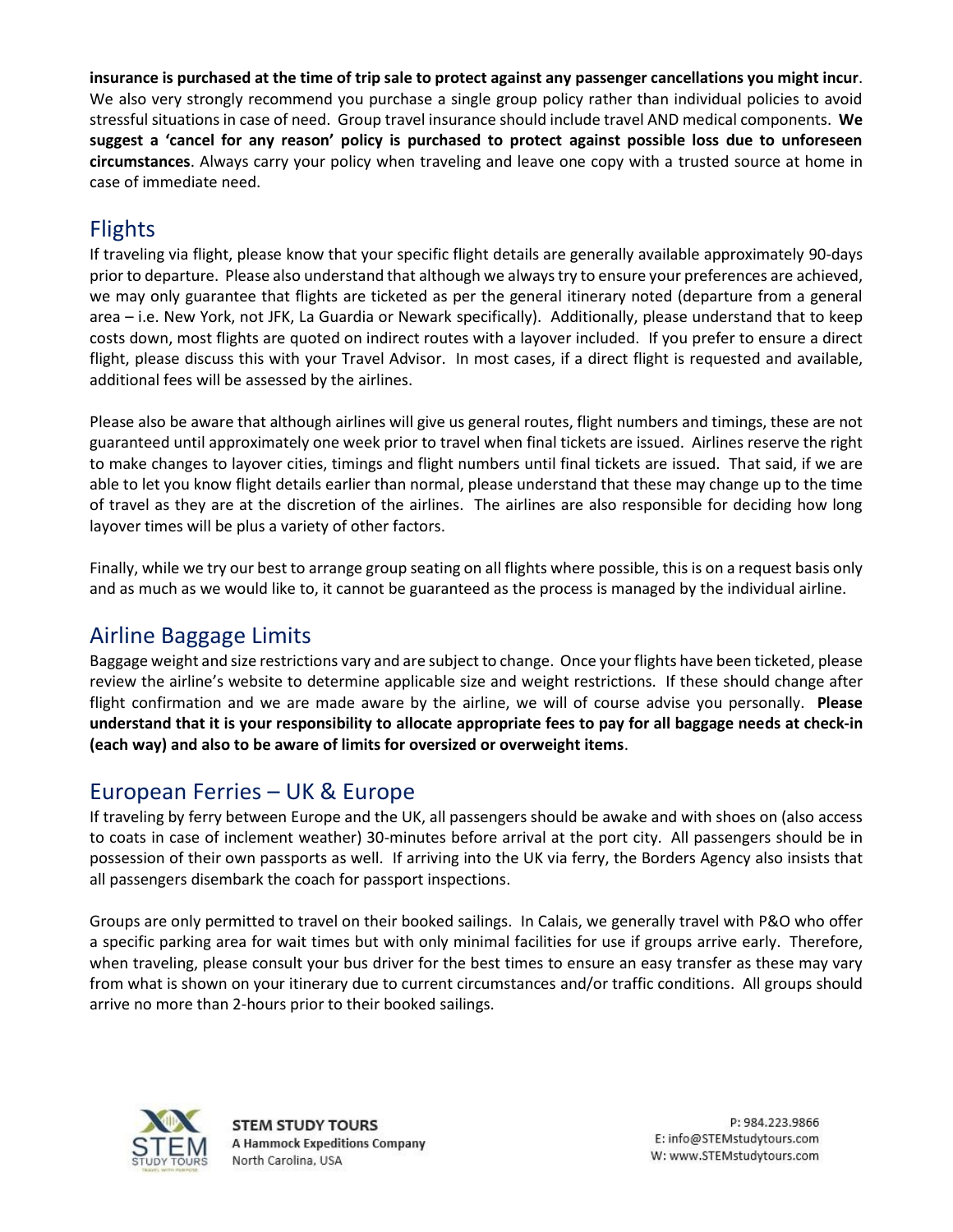## Luggage Handling

Luggage handling is deemed as being able to carry and load your luggage while checking into an airline, boarding a motorcoach, checking into a hotel, etc. All passengers should be able to handle their own luggage independently. Luggage handling fees are not included in the cost of your trip. If you would like to add on luggage handling, please let us know and we will be happy to determine associated costs on your behalf.

## Changes within 30-days of Travel

If for any reason you opt to change or add services that may result in increased fees within 30-days of travel, please be advised that we will require you to pay any required fees via credit card **before** we may implement changes. This may include items such as passenger name changes, additions of activities and/or transportation over the original package, or other changes implemented by you. Please understand that this will only be requested when you request a change. All billing will be authorized by the Trip Leader.

#### Waivers

Waivers are required to be signed by every passenger - student/staff/adult/chaperone - for every trip. **Without a signed waiver, you may not travel**. If under the age of 18, waivers will need to be signed by each parent/legal guardian in addition to the student. In addition to our corporate waiver, many activity suppliers also mandate waivers in place prior to participating in the activity. Please check with us to determine if waivers will be required for any of your activities. If they are, these will be emailed to you. Waivers for standard tours are generally signed through our online portal, prior to submitting deposits. Waivers for custom tours may be sent to you prior to travel.

## ESTA/ETA for Groups inbound to the USA / Canada

In addition to ensuring that all passport requirements are met, persons visiting the USA/Canada must apply online for ESTA/ETA prior to travel:

#### [ELECTRONIC SYSTEM for TRAVEL AUTHORIZATION](https://esta.cbp.dhs.gov/esta/) – USA [ELECTRONIC TRAVEL AUTHORIZATION](https://www.canada.ca/en/immigration-refugees-citizenship/services/visit-canada/eta.html) – Canada

All passengers eligible for travel under the Visa Waiver Program must receive online approval a minimum of 72 hours prior to departure. The Visa Waiver Program offers entry without the need for a visa to travelers from selected countries. Many European passport holders may travel under this program, however **if a different passport is held you will need to check with the proper Embassy about eligibility**. The current list of countries covered can be found on the website links above. Boarding/entry on arrival may be denied if you have not received approval.

Application takes just a few moments; please ensure that you have your passport in hand when logging into the portal. If you get a new passport after receiving approval (lost/stolen/expired) you **MUST** re-apply as the document details will have changed. You will not be able to travel without your approval exactly matching the details shown in your passport.

All passengers must have an approval code (generally a minimum of 72-hours prior to departure but may vary) in order to board the plane. Failure to do so may result in denied boarding and/or entry. An approval does not guarantee entry at Customs & Immigration. **It is up to all groups to ensure that each passenger has completed the form and received the necessary approval before travel**.

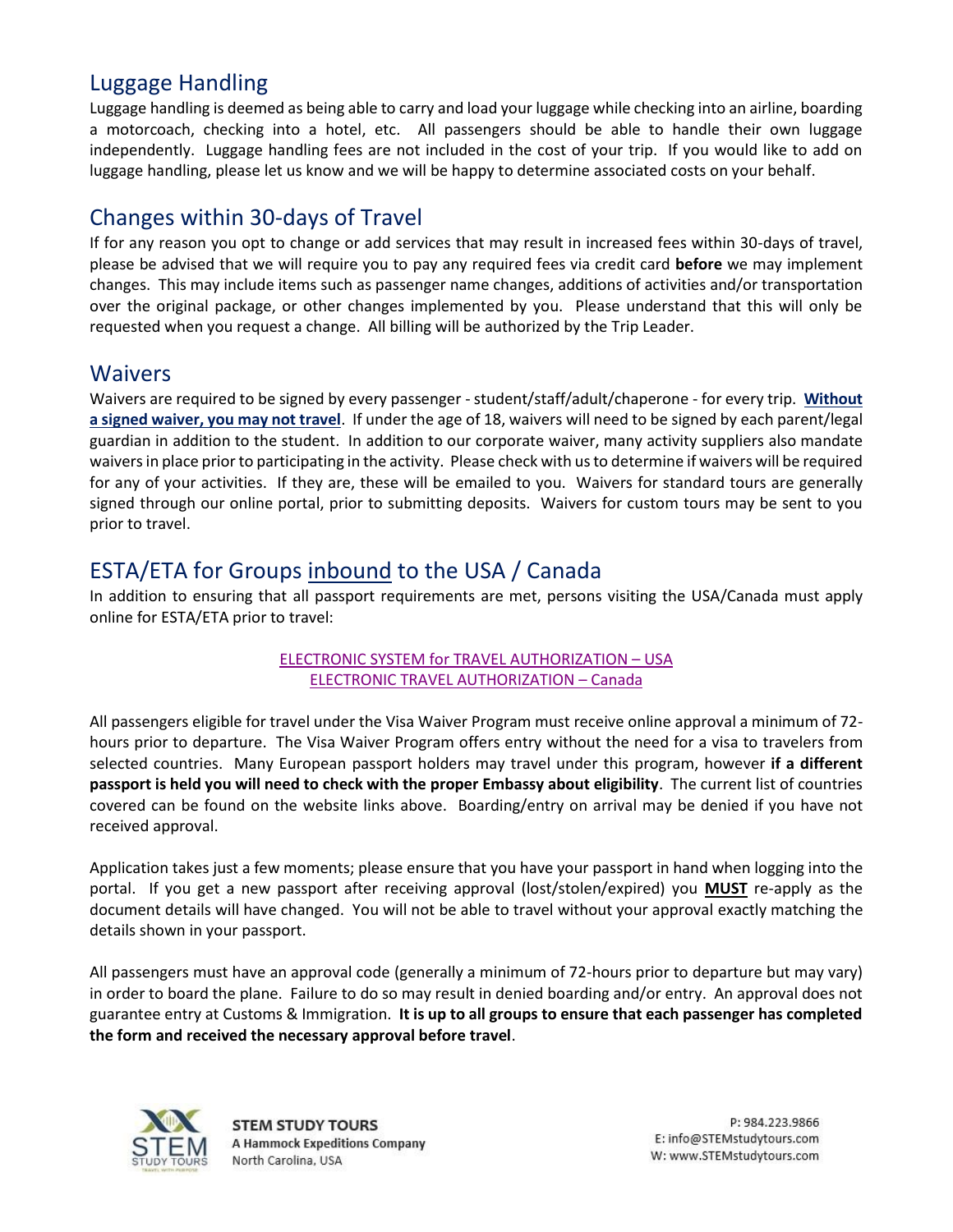## Passport Questions

We understand that many groups will have passport questions regarding international participants you may have attending your tour. Unfortunately, government regulations change frequently so in order to ensure you have the most up-to-date information, it is best for you to refer parents to a website operated by their home country (their Embassy) for the latest information. Due to the frequent changes, we are not able to advise on this subject directly. If assistance is needed, please contact us and we will be happy to try to locate additional sources of information for you.

## Visits to Milan, Venice, Florence, Athens and other 'Tourist Tax' Cities

If you are on a tour that includes a major European city, please know that most hotels will require additional tourist taxes to be paid. At times, these fees may be waived if you are traveling as a school for educational purposes. Unfortunately, this benefit does not apply to adult groups. To apply for fee waving, we will require a letter written on your school letterhead, showing all passenger names in order to qualify for tax-free tourism. Prior to your trip, you will be sent am example of the required letter to use to ensure you have met all requirements. This will need to be received 30-days prior to travel. If you elect not to submit this, please be advised that you may be required to pay mandated tourism taxes upon arrival.

#### Motorcoach Company Requests

If you would like to request the use of a specific motorcoach company, please alert our operations team to this at your very earliest convenience. While we cannot guarantee any specific provider, we can certainly make the request for consideration.

#### Seatbelts on Motorcoaches in North & Central America

Please be advised that in the Americas, many motorcoaches do not have seatbelts. If this is a condition of travel, please alert us when booking and we can attempt to source this on your behalf.

#### Dietary Requirements

Please be advised that while every effort will be made to meet specific dietary requirements, these may not be guaranteed. Please reconfirm all dietary requirements to your Ambassador upon arrival. Meal providers are generally able to cater to Vegetarian requests however others such as Vegan, Celiac, Organic and religious preference diets generally require that specialty food is brought in by the participant. Unfortunately, dislikes may not be catered for and no discounts are available for those that require specialty foods. Please consult us if you have a specific question regarding airline or ground arrangements, we will be happy to assist in any way we are able. Please review the type of meal service that will be provided during your tour. If you are on a dinearound program, it is always best to be prepared as select meals may not be adequate for all needs.

#### **Itineraries**

Please be advised that your final itinerary will be made available to you approximately 2 weeks prior to travel. If you receive flight changes after this time, this will not be shown on the initial itinerary. Also, please be aware that we will be unable to send any itineraries if we have not received **all required documents** and payments.

## Staff Contacts

Our staff always look forward to serving you! If we may answer any questions or assist in any way, please contact us!



**STEM STUDY TOURS A Hammock Expeditions Company** North Carolina, USA